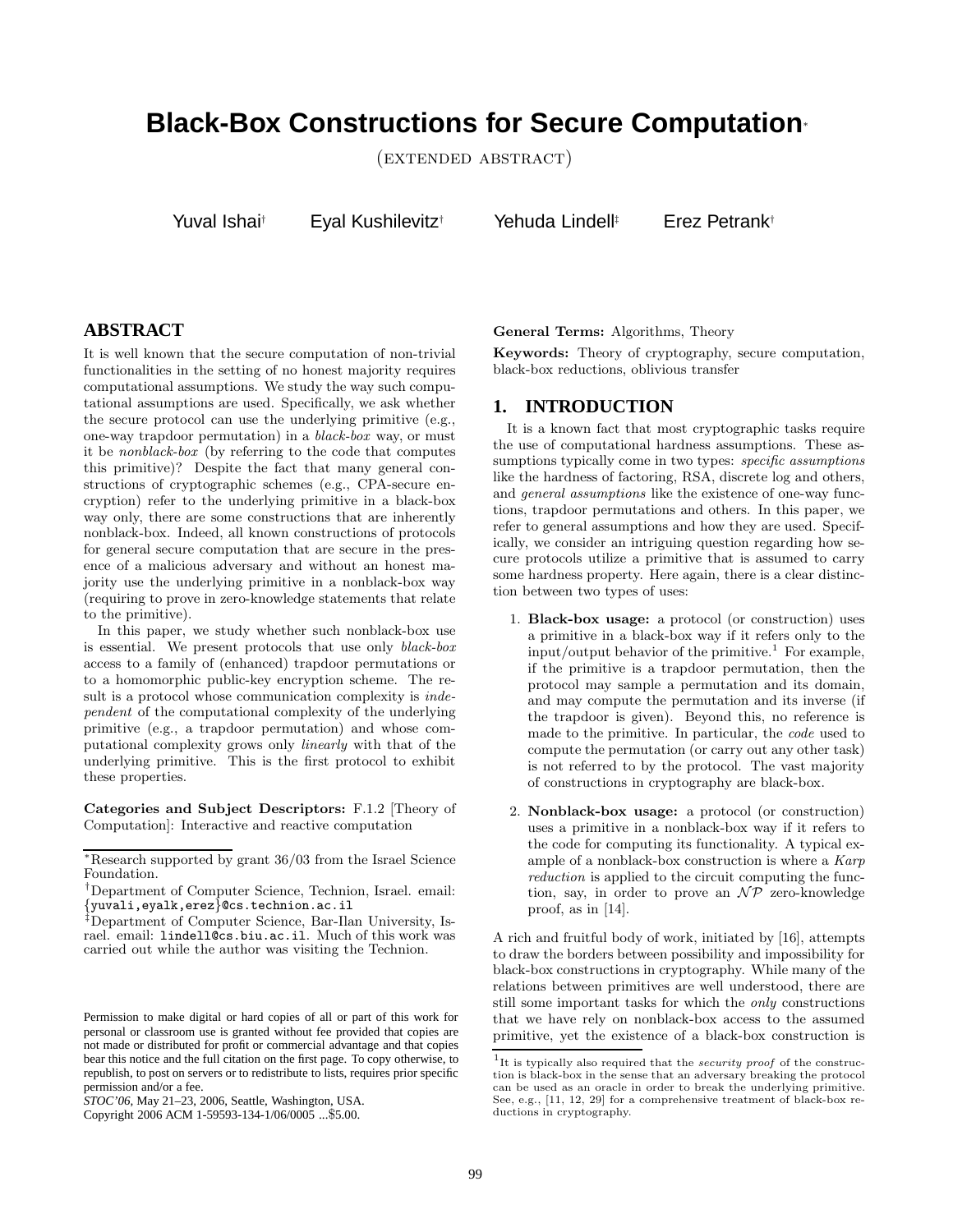not ruled out. In particular, all known general constructions of multiparty protocols that are secure in the presence of malicious adversaries and without an honest majority, originating from [15], use nonblack-box access to the assumed primitive.<sup>2</sup> (We note that by "general constructions", we mean constructions that can be used to securely compute any functionality.) Another notable example of this phenomenon is the case of public-key encryption that is secure against chosen-ciphertext attacks [7, 30, 23]; here too, all known constructions are nonblack-box. The above phenomenon begs the following question:

#### Is it possible to construct general protocols for secure computation without an honest majority and with malicious adversaries, given only blackbox access to a "low-level" primitive?

Answering the above question is of interest for the following reasons. First, it is of theoretical interest to understand whether or not nonblack-box access to a primitive is necessary for these tasks. An answer to this question would enhance our understanding of how hardness assumptions can (or must) be used. Second, as we have mentioned, the nonblack-box use of the underlying primitive is typically utilized in order to apply a Karp reduction for the purpose of using a (general) zero-knowledge proof. Such reductions are highly inefficient and are unlikely to be very useful in practice. Furthermore, in these protocols the communication complexity depends on the complexity of computing the primitive and the computational complexity grows more than linearly with that of the primitive. (An exception to this rule is the communication-efficient compiler presented in [26], which relies on the communication-efficient arguments of [20, 25]. However, the computational complexity of the protocol of [26] is even worse than the GMW protocol [15].)

To illustrate the type of inefficiency resulting from current nonblack-box constructions, consider the following hypothetical scenario. Suppose that, due to major advances in cryptanalytic techniques, the security parameter must be large enough so that all basic cryptographic primitives require a full second of computation on a fast CPU. In such a case, would it still be possible to carry out a distributed task like oblivious transfer? Current nonblack-box techniques (e.g., the GMW protocol [15]) require parties to prove in zero-knowledge statements that involve the computation of the underlying primitive, say a trapdoor permutation. These zero-knowledge protocols, in turn, invoke cryptographic primitives for any gate of a circuit computing a trapdoor permutation. Since (by our assumption) a trapdoor permutation takes one second to compute, its circuit implementation contains trillions of gates, thereby requiring the protocol trillions of second to run. In contrast, a black-box construction of oblivious transfer from the trapdoor permutation primitive would make the number of invocations of the primitive independent of the complexity of implementing the primitive, thus making oblivious transfer feasible even in the hypothetical scenario described above.

We conclude that the current nonblack-box use of the underlying primitives constitutes an obstacle to efficiency. It is therefore of great interest to know whether or not it is possible to obtain solutions to these tasks that do not suffer from this obstacle. (We note that the inefficiency of nonblack-box constructions here is quite ironic because in many areas of cryptography, black-box constructions have been shown to have inherent computational limitations [21, 10].) Despite the above, we stress that the focus of this paper is not on efficiency, but rather on the theoretical question of whether or not it is possible to obtain the aforementioned black-box constructions. We believe this question to be interesting in its own right.

**Our results.** We show how to construct general secure multiparty computation (for the case of no honest majority and malicious adversaries), given black-box access to either homomorphic encryption schemes or enhanced trapdoor permutations (see [13, Appendix C.1] for the definition of enhanced trapdoor permutations). We note that all known general constructions for this task from "low-level" primitives rely on either enhanced trapdoor permutations or homomorphic encryption schemes. However, they all use them in an inherently nonblack-box way. This is the case even for protocols that implement very simple functionalities, such as oblivious transfer. We prove the following:

THEOREM 1.1. There exist protocols for securely computing any multiparty functionality without an honest majority and in the presence of static malicious adversaries, that rely only on black-box access to a family of enhanced trapdoor permutations or to a homomorphic encryption scheme.

We remark that nonblack-box access is not typically used when considering semi-honest adversaries [32, 15]. Rather, the nonblack-box access is utilized in known protocols in order to have the parties prove (in zero-knowledge) that they are correctly following the protocol specification. This is necessary for preventing a malicious adversary from effectively deviating from the protocol instructions. We note also that in the case of an honest majority, it is possible to securely compute any functionality information-theoretically, and without any hardness assumption [2, 5]. Thus, no primitive at all is needed. For this reason, we focus on the case of no honest majority (including the important two-party case) and malicious adversaries.

**Techniques.** In order to prove Theorem 1.1, we begin by constructing oblivious transfer protocols that use only black-box access to enhanced trapdoor permutations or homomorphic encryption schemes, but provide rather weak security guarantees. We then "boost" the security of these protocols in order to obtain protocols that are secure in the presence of malicious adversaries. Constructions until today that have followed this paradigm work by first obtaining protocols that are secure in the presence of semi-honest adversaries, and then boosting them so that they are secure in the presence of malicious adversaries. However, it is not known how to carry out this "boosting" in a black-box way (and, indeed, it has been conjectured that malicious oblivious transfer cannot be constructed from semi-honest oblivious transfer in a black-box way [24]). Since we wish to make our construction black-box, we take a different route.

 $^2\rm{We}$  stress that the above discussion is only true when considering general assumptions. Furthermore, it is only true when considering "low-level primitives" like trapdoor permutations. Specifically, there *do* exist constructions of secure multiparty protocols that use only black-box access to an oblivious transfer primitive [18]. However, since it is not known how to construct oblivious transfer using only black-box access to, say trapdoor permutations, the overall construction obtained does not use its "low-level" primitive in a black-box way.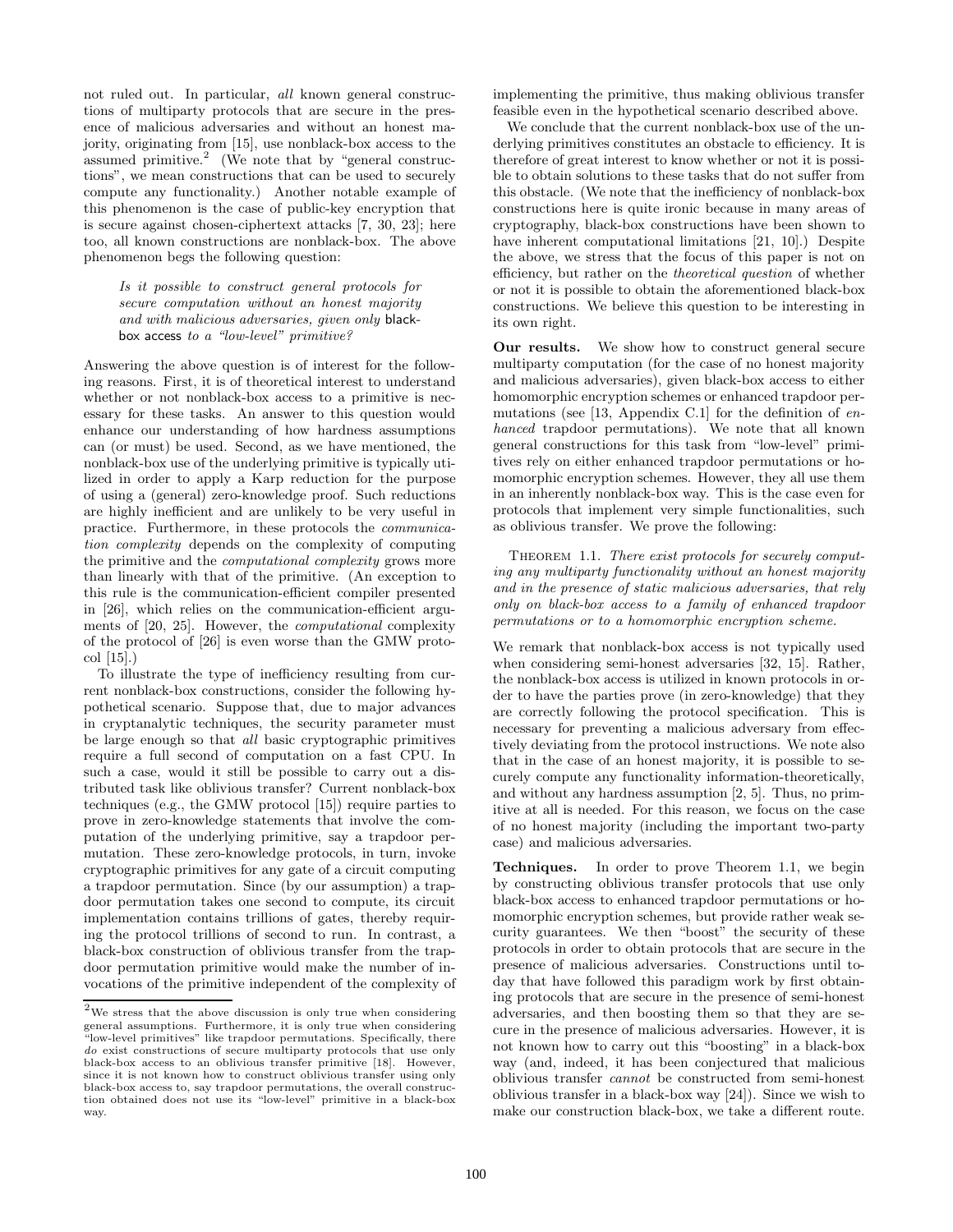|                | Protocol number   Security for corrupted sender | Security for corrupted receiver |
|----------------|-------------------------------------------------|---------------------------------|
| 3.1, 3.3       | Private for defensible sender                   | Private for defensible receiver |
| 4.1            | Private for defensible sender                   | Secure for malicious receiver   |
| 5.1            | Secure for malicious sender                     | Private for defensible receiver |
| In Theorem 6.1 | Secure for malicious sender                     | Secure for malicious receiver   |

**Table 1: The progression of our constructions: each protocol uses the previous one as a subprotocol.**

Specifically, we begin by introducing the notion of a defensible adversary. In order to describe this notion, we describe what a defense is: a defense is an input and random-tape that is provided by the adversary after the protocol execution concludes. A defense is good if the honest party upon that input and random-tape would have sent the same messages as the adversary sent. Such a defense is a supposed "proof" of honest behavior. However, the adversary need not actually behave honestly and can construct its defense retroactively (after the execution concludes). A protocol is said to be private in the presence of defensible adversaries if privacy is preserved in the event that an adversary provides a good defense. However, in the case that the adversary doesn't provide a good defense, nothing is guaranteed, and the entire honest party's input may be learned. This notion is therefore rather weak. We note that the oblivious transfer protocol of [8] is not secure under this notion. However, it can be efficiently modified into one that is secure under this notion. It is also possible to efficiently construct such an oblivious transfer protocol from homomorphic encryption. Importantly, we show that it is possible to construct oblivious transfer that is secure in the presence of malicious adversaries from oblivious transfer that is private in the presence of defensible adversaries. Furthermore, this construction is black-box.

As we have mentioned, we start by constructing oblivious transfer protocols that are private in the presence of defensible adversaries. We present two such protocols: one that uses black-box access to a family of enhanced trapdoor permutations, and one that uses black-box access to a homomorphic public-key encryption scheme. Next, we construct from the above oblivious transfer protocol a new oblivious transfer protocol that is still private in the presence of defensible senders, but is secure in the presence of malicious receivers (where security is "full security" according to the ideal/real simulation paradigm). This is achieved using the so-called cut-and-choose technique. That is, many oblivious transfer executions (using random inputs) are run, and the receiver is asked to present a defense for its behavior in half of them. If it indeed presents a good defense, then we are guaranteed that it behaved somewhat honestly in most of the executions.

We stress that this step is novel, because the requirements on a protocol that is secure according to the ideal/real simulation paradigm are much stricter than when only privacy is guaranteed. Indeed, some efficient protocols for oblivious transfer from the literature [27, 1, 17] are private for both (malicious) parties, but are not fully secure for either party. Nevertheless, we are able to boost both the resilience of the protocol (from a defensible to a malicious adversary) and its security guarantee (from privacy to full simulation-based security). Next, we "reverse" the oblivious transfer protocol (i.e., by switching the sender and receiver roles) in order to obtain a protocol with reversed security properties. Specifically, this next protocol is secure in the presence of malicious

senders and private in the presence of defensible receivers. At this point, we reapply our security boosting technique in order to obtain a protocol that is "fully secure"; that is, a protocol that is secure in the presence of malicious senders and receivers. See Table 1 for the series of oblivious transfer protocols that we construct. Needless to say, each protocol uses its subprotocol in a black-box way.

Finally, having constructed secure oblivious transfer protocols using only black-box access to primitives, it suffices to apply the well-known result of Kilian [18, 19] that shows that any functionality can be securely computed using black-box access to a secure oblivious transfer protocol. This therefore yields Theorem 1.1, as desired.

**Related work.** Recently, in [6], it was shown that it is possible to construct constant-round protocols for the setting of an honest majority, that use only black-box access to the assumed primitive. As we have mentioned, in the setting of an honest majority, it is possible to construct informationtheoretically secure protocols (which are, by triviality, blackbox). Nevertheless, there are no known (general) constantround protocols for the information-theoretic setting, and so [6] relates to this issue. We remark that the techniques used in [6] and here are vastly different, due to the inherent differences between the setting of an honest majority and that of no honest majority.

**Organization.** Due to lack of space in this abstract, we present only brief sketches of the definitions and proofs. Complete details appear in the full version of the paper. We often write OT as shorthand for oblivious transfer.

## **2. DEFINITIONS**

#### **2.1 Preliminaries**

We denote by  $\langle P_1(1^n, x_1, \rho_1), P_2(1^n, x_2, \rho_2) \rangle$  the transcript of an execution between parties  $P_1$  and  $P_2$  with a security parameter n, where  $P_i$  has input  $x_i$  and random-tape  $\rho_i$ . For brevity, we will sometimes omit the security parameter  $1^n$ . The message sent by party  $P_i$  (on the above inputs) after having received the series of incoming messages  $\alpha$  is denoted by  $P_i(x_i, \rho_i; \alpha)$ . Stated otherwise,  $P_i(x_i, \rho_i; \cdot)$  denotes the next message function of  $P_i$ . Let  $t = \langle P_1(x_1, \rho_1), P_2(x_2, \rho_2) \rangle$ . Then, denote the  $\ell^{\text{th}}$  message sent by  $P_i$  in t by sent $P_i(t)$  and the first  $\ell$  messages received by  $P_i$  in t by received  $P_i^i$ ,  $\ell$ . We also denote the output of  $P_i$  in an execution by output<sub> $P_i$ </sub> $\langle P_1(x_1, \rho_1), P_2(x_2, \rho_2) \rangle$ .

In our presentation, we assume familiarity with the standard definitions of secure computation; see [13, Chapter 7] for a full treatment. In this work, we consider malicious adversaries (i.e., adversaries that may arbitrarily deviate from the protocol specification), and static corruptions (meaning that the set of corrupted parties is fixed before the protocol execution begins).

We use a non-uniform formulation of adversaries here and therefore, without loss of generality, assume that they are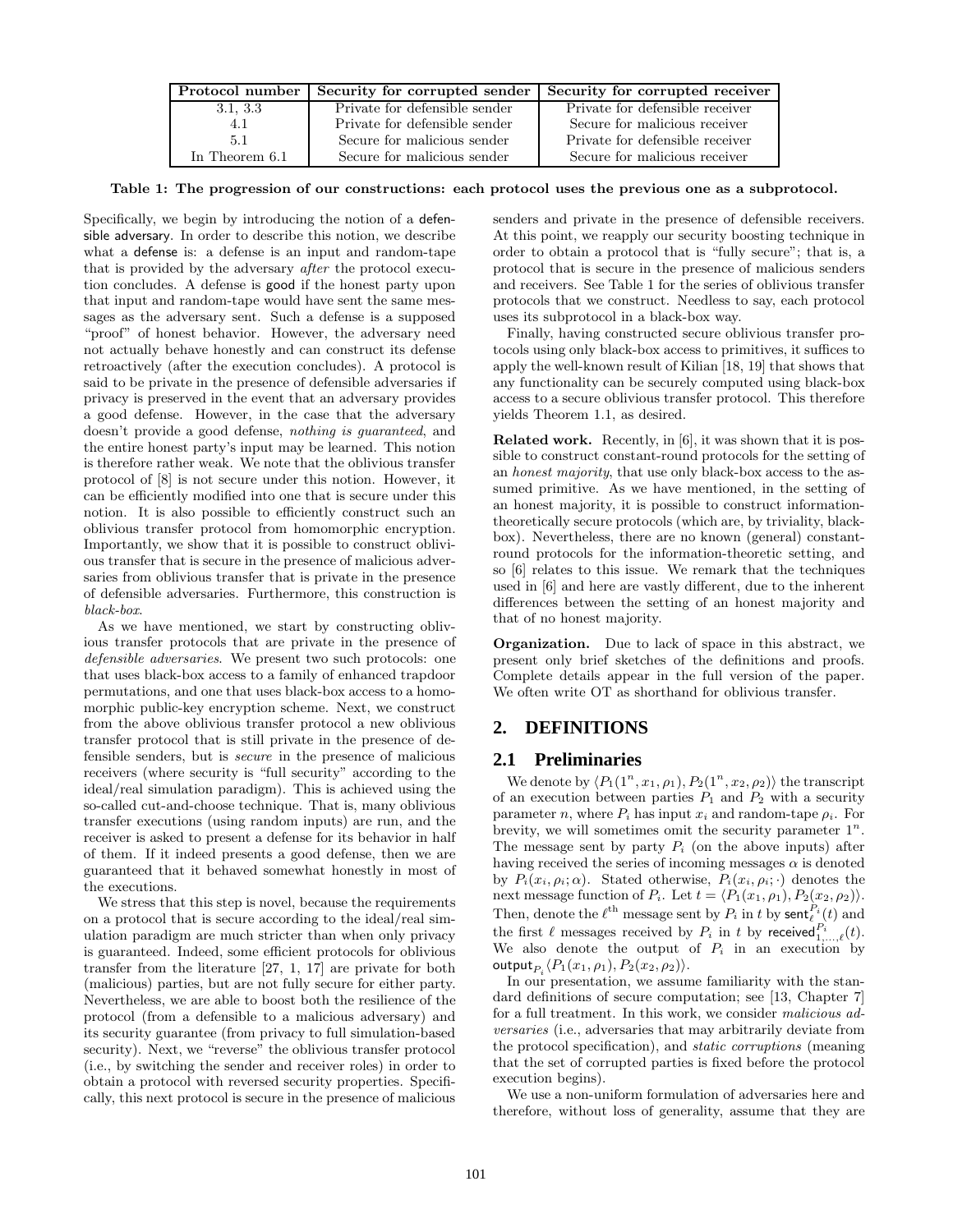deterministic. However, this is not essential and all of our proofs hold for the uniform model of computation.

**Black-box access to primitives.** In this paper, we consider constructions of protocols that use only black-box access to an underlying primitive. This can be easily formalized by defining oracles that provide the functionality of the primitive. For example, a trapdoor permutation can be defined by an oracle that samples a function description along with a trapdoor, an oracle that is given the function description and samples a random value from the domain, an oracle that is given the function description and a point in the domain and computes the permutation, and an oracle that is given the trapdoor and a point in the domain and computes the permutation inverse. It is easy to see that our protocols rely on the underlying primitive in a blackbox way. We will therefore not burden the presentation by formally defining these oracles. We remark that we also construct protocols that use subprotocols in a black-box way. This can be formalized by just looking at the input/output behavior of the protocol. We will not formalize this. It suffices for our result to note that if the subprotocol uses the underlying primitive in a black-box way, then the protocol (that uses the subprotocol) also uses the underlying primitive in a black-box way. Again, this is easy to verify for all of our protocols. In addition to using the underlying primitive in a black-box way, our proofs of security are also black-box. Therefore, our reductions are what are typically called "fully black-box" [29].

#### **2.2 Defensible Adversarial Behavior**

We introduce the notion of defensible adversarial behavior. Loosely speaking, an adversary that exhibits defensible behavior may arbitrarily deviate from the protocol specification. However, at the conclusion of the protocol execution, the adversary must be able to justify or defend its behavior by presenting an input and a random-tape such that the honest party (with this input and random-tape) would behave in the same way as the adversary did. A protocol is "private" under defensible adversarial behavior if it is "private" in the presence of such adversaries. We stress that if an adversary behaves maliciously and cannot provide a good defense, then no security guarantees are given.

We now define the notion of a *good defense*. Intuitively, a defense is an "explanation" of an adversary's behavior during the protocol execution. Such an explanation consists of an input and random-tape, and the defense is "good" if an honest party, given that input and random-tape, would have sent the same messages as the adversary did during the protocol execution. The formal definition follows.

DEFINITION 2.1. (good defense for  $t$ ): Let t be the transcript of an execution of a protocol  $\pi = (P_1, P_2)$  between an adversary  $A$  (say, controlling  $P_1$ ) and the honest party (say  $P_2$ ). Then, we say that the pair  $(x_1, \rho_1)$  constitutes a good defense by A for t in  $\pi$ , denoted  $(x_1, \rho_1)$  = defense<sub> $\mathcal{A}$ </sub> $(t)$ , if for *every*  $\ell$  *it holds that*  $\operatorname{sent}_{\ell}^{\mathcal{A}}(t) = P_1(x_1, \rho_1; \operatorname{received}_{1,\ldots,\ell-1}^{\mathcal{A}}(t)).$ 

In other words, every message sent by  $A$  in the execution is such that the honest party  $P_1$  with input  $(x_1, \rho_1)$  would have sent the same message.

#### **2.3 Security of OT Protocols**

The starting point of our constructions is an oblivious transfer protocol [28, 8] that is private in the presence of a

defensible receiver or sender. Recall that an oblivious transfer protocol involves a sender S with two input strings  $s_0$ and  $s_1$ , and a receiver R with an input bit  $r \in \{0, 1\}$ . Very informally, an oblivious transfer protocol has the property that the sender learns nothing about the receiver's bit  $r$  and the receiver obtains  $s_r$ , but learns nothing about  $s_{1-r}$ . (The variant of oblivious-transfer that we use here is usually referred to as "1-out-of-2 OT".) We begin by presenting the formal definition of oblivious transfer that is private in the presence of a defensible receiver and then proceed to define privacy in the presence of a defensible sender.

**Non-trivial protocols.** One technicality that must be dealt with is that a protocol that does nothing is trivially "private" in that it does not reveal anything about the parties' inputs. Of course, such a protocol is also useless. In order to make sure that the oblivious transfer protocols that we construct are "useful", we define the notion of a nontrivial oblivious transfer protocol. Such a protocol has the property that if both the sender and receiver are honest, then the receiver will receive its output as designated by the oblivious transfer functionality  $f((s_0, s_1), r)=(\lambda, s_r)$ (where  $\lambda$  denotes the empty output).

**Privacy for random inputs in the presence of a defensible receiver.** We now define privacy for defensible receivers. Recall that the receiver in an oblivious transfer protocol is supposed to obtain one of the pair  $(s_0, s_1)$  in the execution. However, the other value must remain secret. When considering defensible adversaries, the requirement is that, as long as the adversary can provide a good defense, it can only learn one of the values. Recall that, by Definition 2.1, a party's defense includes its input (in this case, the bit  $r$  of the receiver, meaning that it wishes to obtain the value  $s_r$ ). We therefore require that a defensible receiver can learn nothing about  $s_{1-r}$  when its defense contains the input value r. Due to technical reasons in our proofs later on, we define privacy only for the case that the sender's inputs are uniformly distributed bits. Fortunately, this will suffice for our constructions.

We define an experiment for a protocol  $\pi$  and an adversary A modelled by a polynomial-size family of circuits  $\{\mathcal{A}_n\}_{n\in\mathbb{N}}$ . Informally, the experiment begins by choosing a random pair of bits  $(s_0, s_1)$  to be used for the sender's input. The adversary's aim is to guess the value of the input that it doesn't receive as output.

## $\text{Experiment}$   $\text{Expt}_{\pi}^{\text{rec}}(\mathcal{A}_n)$ :

- 1. Choose  $s_0, s_1 \in_R \{0, 1\}$  uniformly at random.
- 2. Let  $\rho_S$  be a uniformly distributed random tape for S and let  $t = \langle S(1^n, s_0, s_1, \rho_S), \mathcal{A}_n \rangle$ .
- 3. Let  $((r, \rho_r), (\tau))$  be the output of  $\mathcal{A}_n(t)$ . (The pair  $(r, \rho_r)$  constitute  $\mathcal{A}_n$ 's defense and  $\tau$  is its guess for  $s_{1-r}$ .)
- 4. Output 1 if and only if  $(r, \rho_r)$  is a good defense by  $\mathcal{A}_n$ for t in  $\pi$ , and  $\tau = s_{1-r}$ .

Notice that by  $\mathcal{A}$ 's defense, it should have received  $s_r$ . The challenge of the adversary is therefore to guess the value of  $s_{1-r}$ ; if it cannot do this, then the sender's privacy is preserved.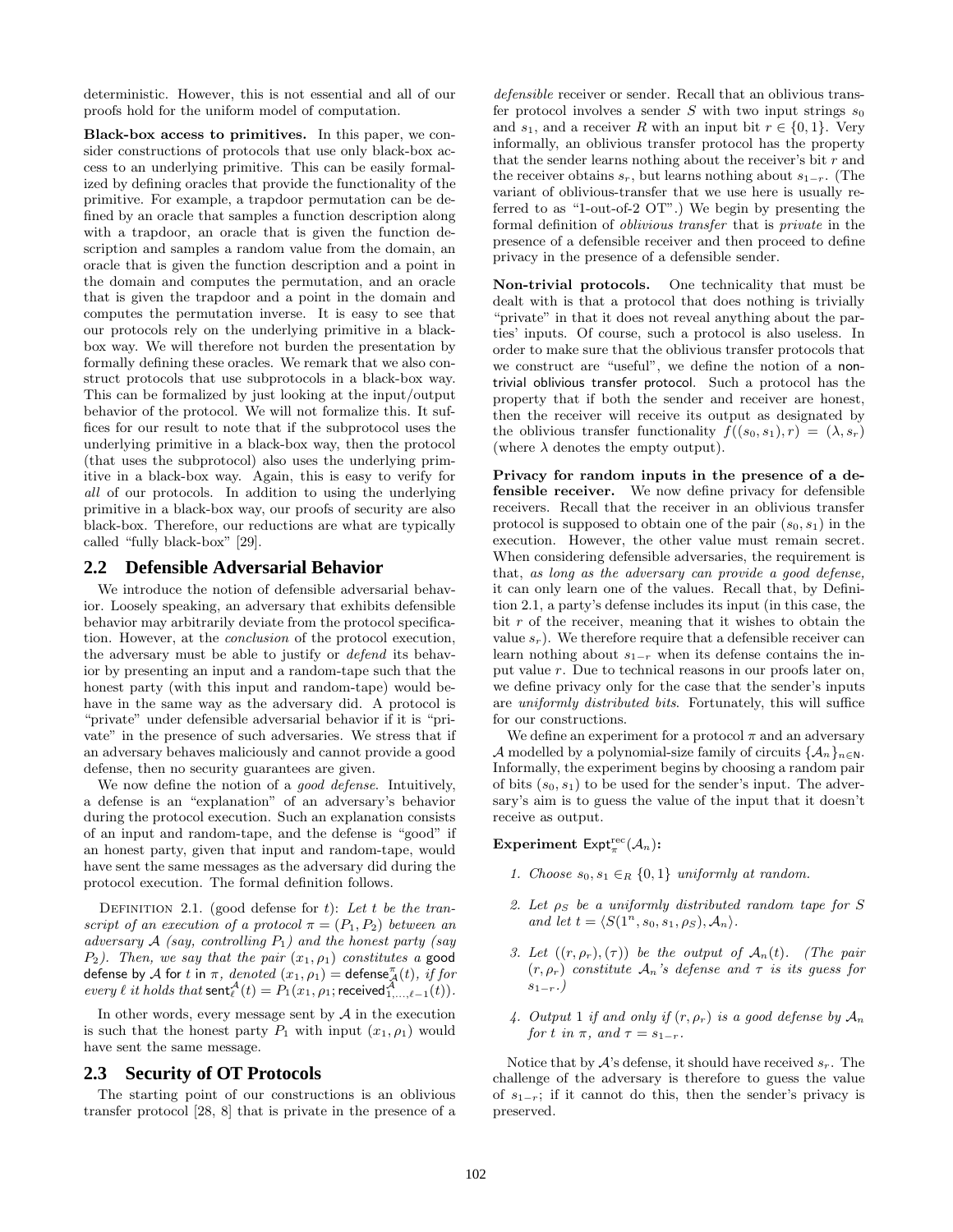DEFINITION 2.2. (privacy for random inputs in the presence of a defensible receiver): Let  $\pi = (S, R)$  be a non-trivial oblivious transfer protocol. We say that  $\pi$  is private for random inputs in the presence of a defensible receiver if for every polynomial-size family of circuits  $A = \{A_n\}_{n\in\mathbb{N}}$  controlling R, for every polynomial  $p(\cdot)$  and for all sufficiently large n's

$$
\Pr\left[\mathsf{Expt}^{\mathrm{rec}}_{\pi}(\mathcal{A}_n) = 1\right] < \frac{1}{2} + \frac{1}{p(n)} \; .
$$

**Remark.** The definition of  $\text{Expt}_{\pi}^{\text{rec}}$  only considers the case that the inputs of the sender are uniformly distributed. We stress that this is a very weak definition. However, the reasons that we make this restriction are because **(a)** it suffices for our construction of "fully secure" oblivious transfer (see Protocol 4.1), and more importantly, **(b)** without this restriction we were unable to prove the privacy of Protocol 3.3 for defensible receivers (see Section 3.2). We stress that this restriction is not made when considering security in the presence of malicious parties.

**Privacy in the presence of a defensible sender.** In an oblivious transfer protocol, the sender is not supposed to learn anything about the receiver's input. When considering a defensible sender, this means that the sender should not be able to simultaneously present a good defense of its behavior and make a correct guess as to the value of the receiver's input. We stress that this privacy requirement only needs to hold when the sender outputs a good defense; in all other cases, there may be no privacy whatsoever. The exact definition is formulated in a similar way as above.

Security. The definitions above refer only to "privacy", meaning that the adversary can learn nothing more about the honest party's input than what is revealed by the output. However, these definitions say nothing about the simulatability of the protocols in question. In particular, a protocol that is private by one of the above definitions may not be secure according to the real/ideal simulation paradigm (see [13, Chapter 7] for these definitions). When we mention security in this paper, we refer to security according to the ideal/real model paradigm.

## **3. PRIVACY FOR DEFENSIBLE SENDERS AND DEFENSIBLE RECEIVERS**

In this section we show how to construct oblivious transfer protocols that are private for defensible senders and receivers. We present two protocols: one based on homomorphic encryption and one based on enhanced trapdoor permutations. Importantly, both protocols access the underlying primitive in a black-box way only.

#### **3.1 Bit OT from Homomorphic Encryption**

We assume the existence of a public-key encryption scheme  $(G, E, D)$  that is indistinguishable under chosen-plaintext attacks and has the following homomorphic property:

- 1. The plaintext is taken from a finite Abelian group determined by the public key. For notational convenience, we assume here that the group is an "additive" group  $Z_q$ ; however, the same construction works for "multiplicative" groups as well.
- 2. Given *any* public-key  $pk$  generated by the key generation algorithm G and any two ciphertexts  $c_1 =$

 $E_{pk}(m_1)$  and  $c_2 = E_{pk}(m_2)$ , it is possible to efficiently compute a *random* encryption of the sum  $E_{pk}(m_1 +$  $m<sub>2</sub>$ ). Consequently, it is also possible to efficiently compute  $E_{nk}(\alpha \cdot m_1)$  for any known integer  $\alpha$ .

We also assume that  $(G, E, D)$  has no decryption errors. Such encryption schemes can be constructed under the quadratic-residuosity, decisional Diffie-Hellman and other assumptions; see [1, 17] for some references. The following protocol is implicit in [22].

PROTOCOL 3.1.

- **Inputs:** The sender S has a pair of bits  $(s_0, s_1)$ ; the receiver R has a bit r.
- **The protocol:**
	- 1. The receiver R chooses a pair of keys  $(pk, sk) \leftarrow$  $G(1^n)$ , computes  $c = E_{pk}(r)$  and sends c and  $p_k$ to S.
	- 2. The sender S uses the homomorphic property and its knowledge of  $s_0$  and  $s_1$  to compute a random encryption  $c' = E_{pk}((1 - r)s_0 + rs_1)$ .
	- 3. R computes and outputs  $s_r = D_{sk}(c')$ .

Before proving security, note that if  $S$  and  $R$  are both honest, then R receives the correct output. For example, if  $r = 0$ , then  $c' = E_{pk}(1 \cdot s_0 + 0 \cdot s_1) = E_{pk}(s_0)$  and so R receives the correct value after decryption.

CLAIM 3.2. Assume that the encryption scheme  $(G, E, D)$ is indistinguishable under chosen-plaintext attacks and has no decryption errors. Then, Protocol 3.1 is a non-trivial oblivious transfer protocol that is private in the presence of defensible senders and private for random inputs in the presence of defensible receivers.

Privacy in the presence of a defensible (or even malicious) sender follows from the fact that the sender's view consists only of a single encryption under  $E$ , and this encryption is secure. Privacy with respect to a defensible receiver follows since the existence of a proper defense implies that  $c$ is indeed an encryption of 0 or 1. This, in turn, guarantees that  $c'$  is a random encryption of  $s_r$ . Hence, again, privacy follows from the security of  $E$ .

# **3.2 Bit OT from Enhanced Trapdoor Permu- tations**

The following protocol is a modified version of [8] that is private in the presence of defensible adversaries. We stress that the original protocol of [8] is completely insecure in the presence of defensible adversaries. The construction uses any family of enhanced trapdoor permutations. Informally speaking, a family of trapdoor permutations is comprised of a function-sampling algorithm  $I$ , a domain-sampling algorithm  $D_f$ , an algorithm F for computing the permutation and an algorithm  $F^{-1}$  for inverting the permutation (given the trapdoor). Such a family is called enhanced if it is hard to invert a random value  $y$  even when given the coins used by the domain-sampling algorithm to sample  $y$ . See [13, Appendix C.1 and Section 7.3] for a full definition. In the sequel, we will abuse notation and refer to the random coins used by  $D_f$  as its *input*. We note that the enhanced property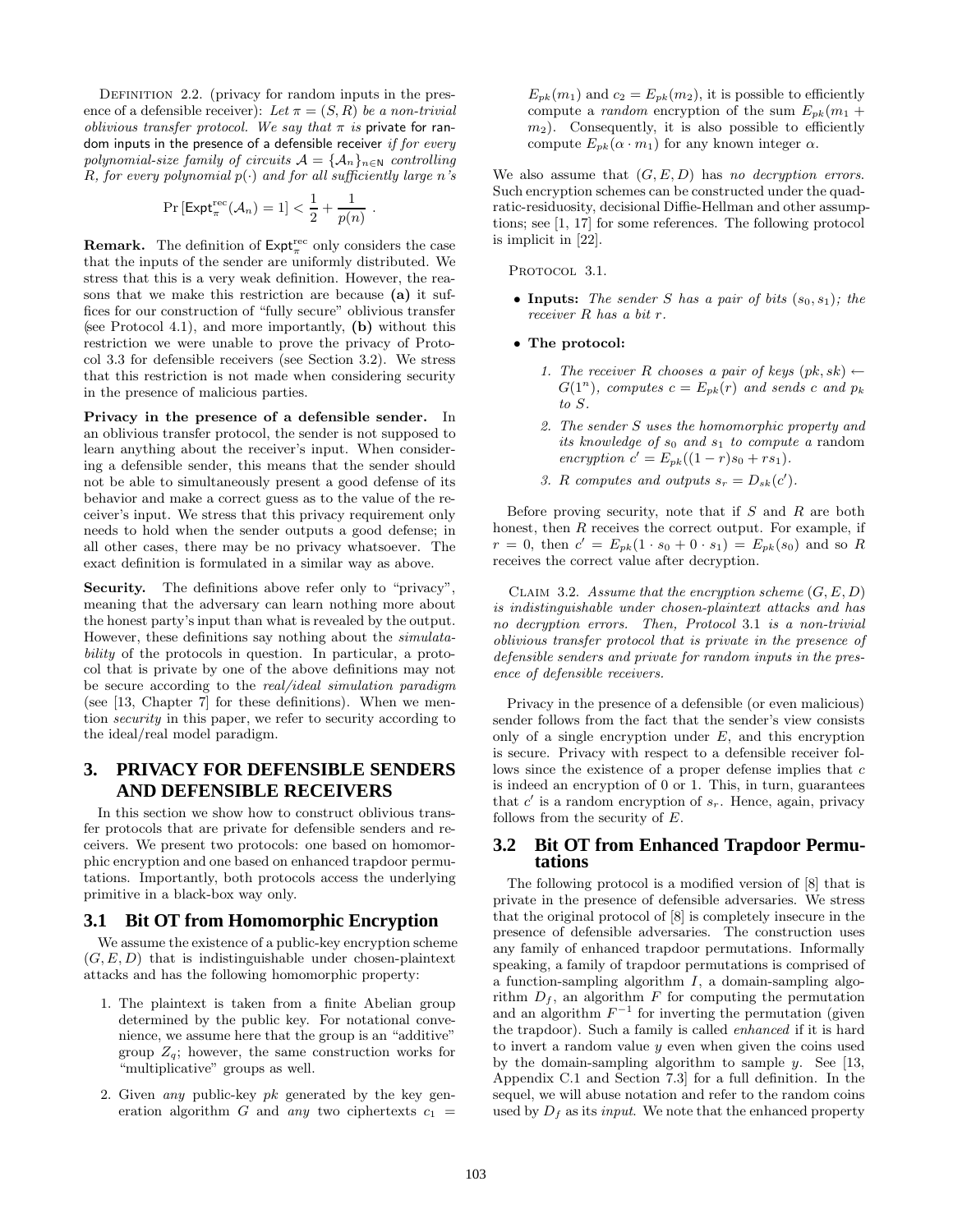is used in all constructions of oblivious transfer from trapdoor permutations. Indeed it has been shown that black-box constructions of oblivious transfer from plain trapdoor permutations is impossible [9].

We will require that  $I$  is *errorless*, meaning that for every series of random coins provided to I, the description of the function output is indeed a permutation. We call this errorless function sampling, or just errorless sampling.

The protocol uses a perfectly binding commitment scheme C. We denote a commitment to a using randomness  $\rho$  by  $C(a; \rho)$ . For simplicity, we assume that in order to commit to a string  $a$  of length  $n$ , it suffices to use a random string that is also of length  $n$ . Such a commitment scheme can be obtained using black-box access to any trapdoor permutation or homomorphic encryption scheme.

PROTOCOL 3.3.

- **Inputs:** The sender S has a pair of random bits  $(s_0, s_1)$ ; the receiver R has a bit r.
- **Auxiliary information:** The description of a family of (enhanced) trapdoor permutations  $(I, D_f, F, F^{-1})$  and a hard-core bit B for the family.
- **The protocol:**
	- 1. The receiver R chooses  $\rho_1, \rho \in_R \{0,1\}^n$  and sends  $c = C(\rho_1; \rho)$  to the sender S.
	- 2. S chooses a trapdoor permutation pair  $(i, t) \leftarrow$  $I(1^n)$  and a random  $\rho_2 \in_R \{0,1\}^n$ , and sends i and  $\rho_2$  to R.
	- 3. R computes  $y_{1-r} = D_f(\rho_1 \oplus \rho_2)$ ; i.e.,  $y_{1-r}$  is obtained by running the domain sampling algorithm with coins  $\rho_1 \oplus \rho_2$ . In addition, R chooses  $\rho' \in_R \{0,1\}^n$ , obtains  $x_r = D_f(\rho')$  and computes  $y_r = f_i(x_r)$ . Finally, R sends  $(y_0, y_1)$  to S.
	- 4. S uses t to compute  $\sigma_0 = B(f_i^{-1}(y_0)) \oplus s_0$  and  $\sigma_1 = B(f_i^{-1}(y_1)) \oplus s_1$ . S sends  $(\sigma_0, \sigma_1)$  to R.
	- 5. R computes and outputs  $s_r = B(x_r) \oplus \sigma_r$ .

Note that the only difference between Protocol 3.3 and the protocol of [8] is that in [8], the value  $y_{1-r}$  is chosen singlehandedly by the receiver, whereas here the value is chosen mutually using a (weak non-simulatable) coin-tossing protocol. (Indeed, in the protocol of [8] a cheating receiver can just choose a value  $y_{1-r}$  for which it knows the preimage. The receiver will then learn both  $s_0$  and  $s_1$ . Note also that a defensible receiver can also easily cheat in the protocol of [8] because it can send any value  $y_{1-r}$  and not the value that equals  $D_f(\rho_1 \oplus \rho_2)$ . In particular, it can send a value  $y_{1-r}$ for which it knows its preimage  $x_{1-r}$  under  $f_i$ , and can still claim in its defense that its coins are such that  $y_{1-r}$  was sampled directly.)

CLAIM 3.4. Assume that  $(I, D_f, F, F^{-1})$  is a family of enhanced one-way trapdoor permutations and that the scheme C is perfectly binding and computationally hiding. Then, Protocol 3.3 is a non-trivial oblivious transfer protocol that is private in the presence of defensible receivers and private for random inputs in the presence of defensible senders.

Intuitively, a corrupted sender cannot guess the value of r from  $(y_0, y_1)$  because these values are identically distributed. This actually only holds as long as the function  $f_i$  chosen by the sender is really a permutation from the family. (Otherwise, it may be possible to distinguish  $y_r$  which is generated by computing  $f_i(x_r)$  from  $y_{1-r}$  which is randomly chosen from the domain.) The fact that the function is really a permutation is "proven" in the defense, and so if a good defense is provided,  $y_r$  and  $y_{1-r}$  are identically distributed. We therefore have that the only way a defensible sender can learn the value of  $r$  is from the commitments. However, this involves distinguishing between  $c = C(D_f^{-1}(y_0) \oplus \rho_2)$ and  $c = C(D_f^{-1}(y_1) \oplus \rho_2)$  which is hard due to the hiding property of commitments. (Notice that  $y_{1-r} = D_f(\rho_1 \oplus \rho_2)$ and so  $c = C(\rho_1) = C(D_f^{-1}(y_{1-r}) \oplus \rho_2)$ . Therefore, the problem of guessing r reduces to the problem of distinguishing such commitments.) As for privacy in the presence of a defensible receiver  $R^*$ : intuitively, if  $R^*$  behaves so that it can present a good defense, then it is unable to compute  $B(f^{-1}(y_{1-r}))$  because it has no freedom in choosing  $y_{1-r}$ . That is,  $R^*$  must choose  $y_{1-r} = \rho_1 \oplus \rho_2$  and so it cannot know the preimage  $f^{-1}(y_{1-r})$ . This implies that it can only learn the sender's bit  $s_r$ .

### **4. ACHIEVING SECURITY AGAINST A MALICIOUS RECEIVER**

In this section we construct a bit oblivious transfer protocol that is secure in the presence of a malicious receiver and private in the presence of a defensible sender. We stress that the security achieved for malicious receivers is according to the ideal/real model definition of security for secure computation. Our construction uses black-box access to an oblivious transfer protocol that is private for defensible receivers and senders (like those constructed in the previous section). Thus, in this section we show how to boost the security guarantee from *privacy* in the presence of a defensible receiver to security in the presence of a malicious receiver. The guarantee regarding a corrupted sender remains unchanged.

PROTOCOL 4.1.

- **Inputs:** The sender S has a pair of bits  $(s_0, s_1)$ ; the receiver R has a bit r.
- **The protocol:**
	- 1. The receiver R chooses 2n uniformly distributed *bits*  $r_1, \ldots, r_{2n} \in_R \{0, 1\}.$
	- 2. The sender S chooses 2n pairs of random bits  $s_i^0, s_i^1 \in_R \{0, 1\}$  for  $i = 1, \ldots, 2n$ .
	- 3. S and R run 2n parallel executions of a bit oblivious transfer protocol  $\pi$  that is private in the presence of defensible receivers and defensible senders. In the i<sup>th</sup> execution, S inputs  $(s_i^0, s_i^1)$  and R inputs  $r_i$ . Let  $t_1, \ldots, t_{2n}$  be the transcripts that result from these executions.
	- 4. S and R run a secure two-party coin-tossing protocol (that accesses a one-way function in a blackbox way) for generating a random string of length n:  $q = q_1, \ldots, q_n$ .<sup>3</sup> The string q is used to define a set of indices  $Q \subset \{1, \ldots, 2n\}$  of size n in the following way:  $Q = \{2i - q_i\}_{i=1}^n$ . (Thus, for  $n = 3$  and  $q = 010$  we have that  $Q = \{2, 3, 6\}$ .

 $3$ Sequential executions of the coin-tossing protocol of [3] can be used. The security of this has been proven formally in [13].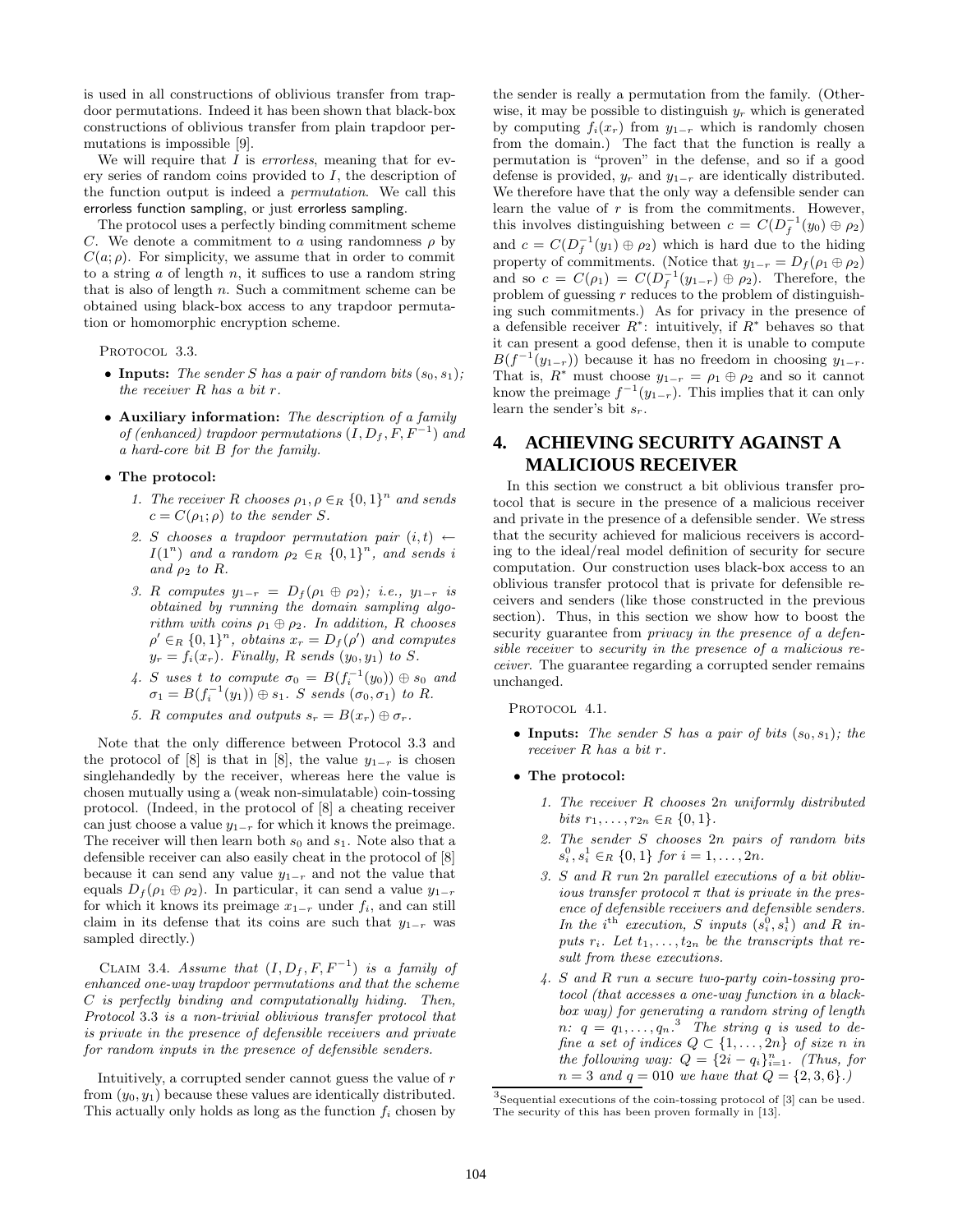- 5. For every  $i \in Q$ , the receiver R provides a defense  $(r_i, \rho_r^i)$ .
- 6. S checks that for every  $i \in Q$ , the pair  $(r_i, \rho_r^i)$ constitutes a good defense by  $R$  for  $t_i$ . If not, then S aborts and halts. Otherwise, it continues to the next step.
- 7. For every  $j \notin Q$ , the receiver R computes  $\alpha_j =$  $r \oplus r_j$  (where r is R's initial input) and sends  $\{\alpha_j\}_{j \notin Q}$  to S.

8. S computes 
$$
\sigma_0 = s_0 \oplus (\bigoplus_{j \notin Q} s_j^{\alpha_j})
$$
 and  $\sigma_1 = s_1 \oplus (\bigoplus_{j \notin Q} s_j^{1-\alpha_j})$ , and sends  $(\sigma_0, \sigma_1)$  to R.  
9. R computes and outputs  $s_r = \sigma_r \oplus (\bigoplus_{j \notin Q} s_j^{r_j})$ .

We note that the sender's inputs to the executions of the oblivious transfer subprotocol  $\pi$  in Protocol 4.1 are uniformly distributed. Therefore, it suffices to use Protocol 3.3, even though it has only been proven "private" for the case of uniformly distributed sender inputs.

We stress that our proof below of Protocol 4.1 relies on the fact that the sender's inputs are single bits.<sup>4</sup>

CLAIM 4.2. Assume that  $\pi$  is a non-trivial oblivious transfer protocol that is private for random inputs in the presence of defensible senders and receivers. Then, Protocol 4.1 is a non-trivial oblivious transfer protocol that is secure in the presence of malicious receivers and private in the presence of defensible senders.

PROOF SKETCH: We first demonstrate the non-triviality property; that is, we show that if  $S$  and  $R$  are honest, then R receives  $s_r$ , as required. To see this, first note that by the non-triviality of  $\pi$ , the receiver R obtains all of the bits  $s_j^{r_j}$ , and in particular all  $s_j^{r_j}$  for  $j \notin Q$ . Now, if  $r = 0$ , then R sets  $\alpha_j = r_j$  for every  $j \notin Q$ . Therefore, R will compute  $s_0 =$  $\sigma_0 \oplus \left( \bigoplus_{j \notin Q} s_j^{r_j} \right) = \sigma_0 \oplus \left( \bigoplus_{j \notin Q} s_j^{\alpha_j} \right)$ . This computation is correct because S computed  $\sigma_0 = s_0 \oplus \left(\bigoplus_{j \notin Q} s_j^{\alpha_j}\right)$ . In contrast, if  $r = 1$ , then  $\alpha_j = 1 \oplus r_j$  for every j, which is equivalent to  $r_j = 1-\alpha_j$ . Thus, once again, R's computation of  $\bigoplus_{j \notin Q} s_j^{r_j}$  when computing  $s_1$  equals  $S$ 's computation of  $\bigoplus_{j \notin Q} s_j^{1-\alpha_j}$  when computing  $\sigma_1$ , and R will obtain  $\sigma_1$ .

**Privacy in the presence of defensible senders.** We present only the idea behind the proof that Protocol 4.1 is private in the presence of a defensible sender  $A$ . Intuitively, if protocol  $\pi$  is private in the presence of a defensible sender, then a defensible adversary here cannot learn any of the  $r_i$ values in the execution (apart from those explicitly revealed by R when it provides its defenses). Therefore, the  $\alpha_j =$  $r_i \oplus r$  values that it receives reveal nothing of the receiver's input r, because for all  $j \notin Q$ , the value  $r_j$  is not learned.

**Security in the presence of malicious receivers.** We present an almost full proof that Protocol 4.1 is secure in the presence of malicious receivers. The intuition behind

 $\begin{pmatrix} r_j \\ i \end{pmatrix}$ . Our analysis in the so-called "hybrid model", where the hon-<br>ost parties use a trusted party to compute the coin-tossing this proof is that the cut-and-choose technique forces an adversarial receiver A to be able to provide a good defense for most of the oblivious transfer executions (or be caught with high probability). In particular, there must be at least one  $j \notin Q$  for which A could have provided a good defense. This implies that there exists some  $j$  for which  $A$  cannot predict the value of  $s_j^{1-r_j}$  with any non-negligible advantage. Since  $s_{1-r}$  is masked by  $s_j^{1-r_j}$ , it follows that A also learns nothing about  $s_{1-r}$ . We stress that the above intuition shows that a malicious A cannot learn anything about  $s_{1-r}$ . However, we actually need to prove a much stronger claim in that the protocol is *secure* for a malicious  $R^*$ , as defined via the ideal/real model simulation paradigm. We present est parties use a trusted party to compute the coin-tossing functionality for them.

We now describe the simulator Sim for  $\mathcal{A} = {\mathcal{A}_n}$ :

- 1. For each  $i = 1, \ldots, 2n$ , simulator **Sim** chooses random pairs  $s_i^0, s_i^1 \in_R \{0, 1\}$  and plays the honest sender in  $\pi$ with these inputs, where  $A_n$  plays the receiver.
- 2. Sim chooses a random string  $q \in_R \{0,1\}^n$  and hands it to  $A_n$  as if it is the output of the coin-tossing functionality, as sent by the trusted party. Let Q be the index set derived from q. Upon receiving back pairs  $(r_i, \rho_r^i)$  for  $i \in Q$ , simulator **Sim** checks that they all constitute good defenses, respectively. If not, then it aborts (just like the honest sender).
- 3. Sim rewinds  $A_n$  to the beginning of the previous step and chooses a new random string  $q'$  with associated index set  $Q'$ . (We stress that q' is independent of q.) Sim hands  $q'$  to  $\mathcal{A}_n$  and sees if it replies with pairs  $(r_i, \rho_r^i)$  that are good defenses, for all  $i \in Q'$ . Sim repeats this process with a new  $q'$  until  $\mathcal{A}_n$  indeed replies with pairs  $(r_i, \rho_r^i)$  that are good defenses, for all  $i \in Q'$ . If  $Q' = Q$ , then Sim outputs fail. Otherwise it proceeds to the next step.
- 4. Given that  $Q' \neq Q$  (and  $|Q'| = |Q|$ ), there exists at least one index j such that  $j \notin Q'$  but  $j \in Q$ . For such a j, Sim computes  $r = r_j \oplus \alpha_j$  and sends r to the trusted party. (Note that  $r_j$  is obtained from the defense  $(r_j, \rho_r^j)$  that was received from  $\mathcal{A}_n$  after it was sent the query set Q. In contrast,  $\alpha_j$  is the value received from  $A_n$  after rewinding; i.e., when the query set was  $Q'$ .)
- 5. Upon receiving back a bit  $s_r$  from the trusted party, Sim computes  $\sigma_0$  and  $\sigma_1$  as follows:
	- (a) If  $r = 0$ , then  $\sigma_0 = s_0 \oplus \left(\bigoplus_{j \notin Q'} s_j^{\alpha_j}\right)$  and  $\sigma_1 \in_R \{0,1\}.$ (b) If  $r = 1$ , then  $\sigma_0 \in_R \{0,1\}$  and  $\sigma_1 = s_1 \oplus ...$
	- $j \notin Q'$ ,  $s_j^{1-\alpha_j}$ .

Sim sends  $(\sigma_0, \sigma_1)$  to  $\mathcal{A}_n$  and output whatever  $\mathcal{A}_n$  does.

We proceed to prove that the joint output of Sim and the honest sender S in the ideal model is computationally indistinguishable from the joint output of  $\mathcal{A}_n$  and S in the real model. Actually, since the honest S has no output from the protocol, it suffices here to show that the output of Sim in the ideal model is computationally indistinguishable from the output of  $\mathcal{A}_n$  in the real model. We first claim that apart from the pair  $(\sigma_0, \sigma_1)$ , the view of  $\mathcal{A}_n$  in the simulation with

<sup>&</sup>lt;sup>4</sup>This is due to our definition of "oblivious transfer that is private for defensible adversaries". It is possible to define a stronger notion of defensible adversaries that *is* sufficient for proving that Protocol 4.1 is secure even when the sender's inputs are strings of an arbitrary length. However, we were not able to prove that Protocol 3.3 is private for defensible adversaries under this stronger notion (in contrast to Protocol 3.1 that can be proven secure under the stronger notion).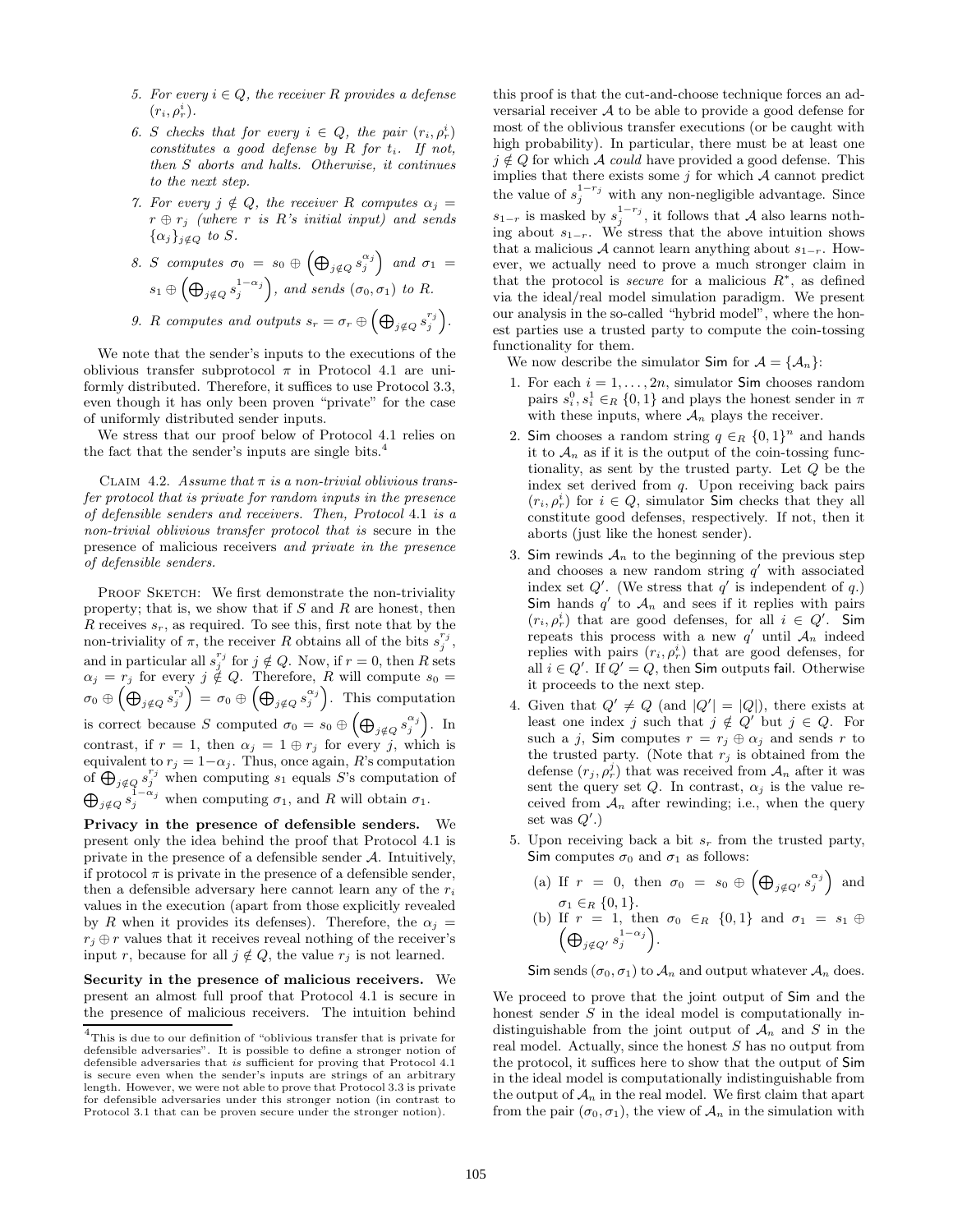Sim is *statistically close* to its view in a real execution with S; the only difference being in the case that Sim outputs fail. This can be seen as follows: if  $\mathcal{A}_n$  does not send good defenses after receiving  $q$ , then  $Sim$  aborts, just as the honest S would (and in this case the simulation is perfect). If  $\mathcal{A}_n$ does send good defenses, then Sim continues until it finds another (independent)  $q'$  for which  $\mathcal{A}_n$  also replies with good defenses. It is not hard to see that this yields a distribution that is the same as in a real execution, except when  $q' = q$ , in which case Sim outputs fail. However, this event (that it provides good defenses on  $q$  and then the next time that it provides good defenses is again on  $q$ ) can happen with probability only  $2^{-n}$ .

We therefore have that in the simulation by Sim, the adversary  $A_n$ 's partial view up until the point that it receives  $(\sigma_0, \sigma_1)$  is statistically close to its view in a real execution with S. We now show that  $\mathcal{A}_n$ 's full view is computationally indistinguishable. To do this, we consider a modified idealmodel simulator  $Sim'$  who receives the sender  $S$ 's input pair  $(s_0, s_1)$ . Simulator Sim' works in exactly the same way as Sim, except that it computes  $\sigma_{1-r}$  as an honest sender would instead of choosing it uniformly. By the above argument, it follows that the distribution generated by  $Sim'$  in the ideal model is statistically close to the distribution generated by a real execution between  $S$  and  $A_n$ . (Recall that Sim already generates  $\sigma_r$  in the same way as an honest S, and therefore so does Sim .) It remains to show that the distribution generated by  $Sim'$  is computationally indistinguishable to that generated by Sim.

The only difference between  $Sim'$  and  $Sim$  is in the generation of  $\sigma_{1-r}$ : simulator Sim' generates it "honestly", whereas Sim chooses it uniformly. As mentioned above, intuitively, indistinguishability follows from the fact that at least one  $s_j^{1-r_j}$  masks the value of  $s_{1-r}$ . Formally, we show that if this "fake"  $\sigma_{1-r}$  can be distinguished from a real one, then we can construct a defensible receiver  $\tilde{A}_n$  that can break the oblivious transfer protocol  $\pi$ .

That is, we show that if the output generated by Sim and Sim<sup>'</sup> can be distinguished with non-negligible probability, then it is possible for a *defensible adversary*  $\mathcal{A}_n$  to succeed in the experiment of Definition 2.2 with non-negligible advantage, with respect to the subprotocol  $\pi$ . Assume by contradiction that there exists a distinguisher  $D$ , a polynomial  $p(\cdot)$  and infinitely many n's such that

$$
|\mathrm{Pr}[D(\mathsf{output}_{\mathsf{Sim}}) = 1] - \mathrm{Pr}[D(\mathsf{output}_{\mathsf{Sim}'}) = 1]| \geq \frac{1}{p(n)} \; .
$$

Without loss of generality, assume that

$$
\Pr[D(\textsf{output}_{\textsf{Sim}}) = 1] - \Pr[D(\textsf{output}_{\textsf{Sim}'}) = 1] \ge \frac{1}{p(n)} \ . \ (1)
$$

We now use the above to construct a defensible adversary  $\tilde{\mathcal{A}} = {\{\tilde{\mathcal{A}}_n\}}$ . Adversary  $\tilde{\mathcal{A}}_n$  begins its attack by starting the simulation of Protocol 4.1, according to Sim's strategy. Specifically,  $\tilde{A}_n$  chooses  $s_0, s_1 \in_R \{0, 1\}$  and runs the simulation strategy of Sim with  $A_n$  up until the point where σ<sup>0</sup> and σ<sup>1</sup> are sent. The simulation is the same as Sim, except for the following difference:  $A_n$  begins by choosing  $j \in_R \{1,\ldots,2n\}$  and internally invokes  $\mathcal{A}_n$ , simulating an execution of Protocol 4.1. Then, all of the oblivious transfers subexecutions of  $\pi$ , *except* for the j<sup>th</sup> one, are run internally with  $\tilde{A}_n$  playing the honest sender  $(\tilde{A}_n$  also chooses the  $s_i^0$ and  $s_i^1$  values as S would); in contrast, the messages of the  $j<sup>th</sup>$  execution of the oblivious transfer protocol  $\pi$  are forwarded between  $\tilde{A}_n$ 's external sender and the internal  $A_n$ playing the receiver. Following the oblivious transfer executions,  $\tilde{A}_n$  runs the honest sender in the coin-tossing protocol to generate q and thus Q as required. If  $j \notin Q$ , then  $\mathcal{A}_n$ outputs fail and halts. Otherwise,  $\tilde{A}_n$  receives back the defenses; since  $j \in Q$ , the  $j^{\text{th}}$  defense is included. If  $(r_j, \rho_r^j)$  is not a good defense, then  $\tilde{A}_n$  outputs fail and halts. Otherwise, it stores  $(r_j, \rho_r^j)$  and continues like Sim by rewinding  $\mathcal{A}_n$  and generating a new q' and  $Q'$ . If  $j \in Q'$ , then once again  $\mathcal{A}_n$  outputs fail and halts. Otherwise, it continues like  $Sim$  (using the  $j$  chosen above for which it is given that  $j \in Q$  and  $j \notin Q'$ ).  $\tilde{A}_n$  continues in the same way that Sim does up until (but not including) the point at which  $(\sigma_0, \sigma_1)$ must be sent. Now,  $A_n$  computes  $(\sigma_0, \sigma_1)$  as follows. First, note that  $\tilde{A}_n$  knows the values  $(s_0, s_1)$  and  $s_i^0, s_i^1$  for all  $i \neq j$  (because it chose them). However, the values  $s_j^0$  and  $s_j^1$  are not known to  $\tilde{A}_n$  because these are the values used by the external sender with whom it interacts. Nevertheless, the (good) defense provided by  $\mathcal{A}_n$  is enough to obtain the value  $s_j^{r_j}$ . This holds because given the transcript of the j<sup>th</sup> oblivious transfer execution and the input and random-tape of the receiver, it is possible to derive  $s_j^{r_j}$ . The only value unknown to  $\tilde{A}_n$  is therefore  $s_j^{1-r_j}$ . Therefore,  $\tilde{A}_n$  is able to compute  $\sigma_r$  like the honest sender. In contrast, it cannot honestly compute  $\sigma_{1-r}$ . Rather,  $\tilde{\mathcal{A}}_n$  guesses the value of  $s_j^{1-r_j} \in_R \{0,1\}$  randomly, and then computes  $\sigma_{1-r}$  using  $s_{1-r}$ , all of the  $s_i$  values that it knows (i.e., all apart from  $s_j^{1-r_j}$ ), and the uniformly chosen  $s_j^{1-r_j}$ . In order to determine its output,  $\tilde{\mathcal{A}}_n$  obtains the output of  $\mathcal{A}_n$  and runs the distinguisher  $D$  (from Eq. (1)) on this output; let b be the bit output by D. Then,  $\tilde{A}_n$  sets  $\tau = s_j^{1-r_j} \oplus b$ . (Recall that  $\tau$  is  $\tilde{A}_n$ 's guess for the "not-received" bit used by the honest sender. The motivation for this guess is that by Eq.  $(1)$ , D outputs 1 with higher probability on Sim (when the bit is random) than on  $Sim'$  (when the bit is correct). Thus, when D outputs 1, we flip  $\tilde{A}_n$ 's guess for  $s_j^{1-r_j}$ .) Finally,  $\tilde{A}_n$  outputs the defense  $(r_j, \rho_r^j)$  from above and the bit  $\tau$ .

We proceed to analyze the probability that  $\tilde{\mathcal{A}}_n$  succeeds in  $\text{Expt}_{\pi}^{\text{rec}}$ . First, note that unless  $\tilde{A}_n$  outputs fail, the view of  $\mathcal{A}_n$  when interacting with  $\tilde{\mathcal{A}}_n$  above is *identical* to its view in the simulation by Sim. This is due to the fact that  $A_n$  follows Sim's strategy, except for two differences. The first difference is that in the  $j<sup>th</sup>$  execution of the oblivious transfer protocol  $\pi$  is run externally. However, since Sim plays the role of an honest receiver in all of the executions, this makes no difference to  $\mathcal{A}_n$ 's view. The second difference is in how  $\sigma_{1-r}$  is computed: Sim chooses it uniformly, whereas  $\tilde{A}_n$  computes it as described above. Clearly, the distribution generated is the same because  $\mathcal{A}_n$  uses a uniformly distributed  $s_j^{1-r_j}$ , and thus  $\sigma_{1-r}$  is also uniformly distributed.

Now, denote the inputs of the honest sender that  $\tilde{A}_n$  interacts with by  $(\tilde{s}_0, \tilde{s}_1)$ . Using the facts that **(a)**  $\tilde{\mathcal{A}}_n$  generates the exact same distribution as Sim, (b)  $\tilde{\mathcal{A}}_n$  sets  $\tau=s_j^{1-r_j}\oplus b$ (where b is D's output bit), and (c)  $\tilde{A}_n$  presents a good defense every time that it does not output fail, we have that

$$
\Pr\left[\text{Expt}_{\pi}^{\text{rec}}(\tilde{\mathcal{A}}_n) = 1 \mid \text{output}_{\tilde{\mathcal{A}}_n} \neq \text{fail}\right] \\
= \Pr\left[D(\text{output}_{\text{Sim}}) \oplus s_j^{1-r_j} = \tilde{s}_{1-r_j}\right] \ .
$$
\n(2)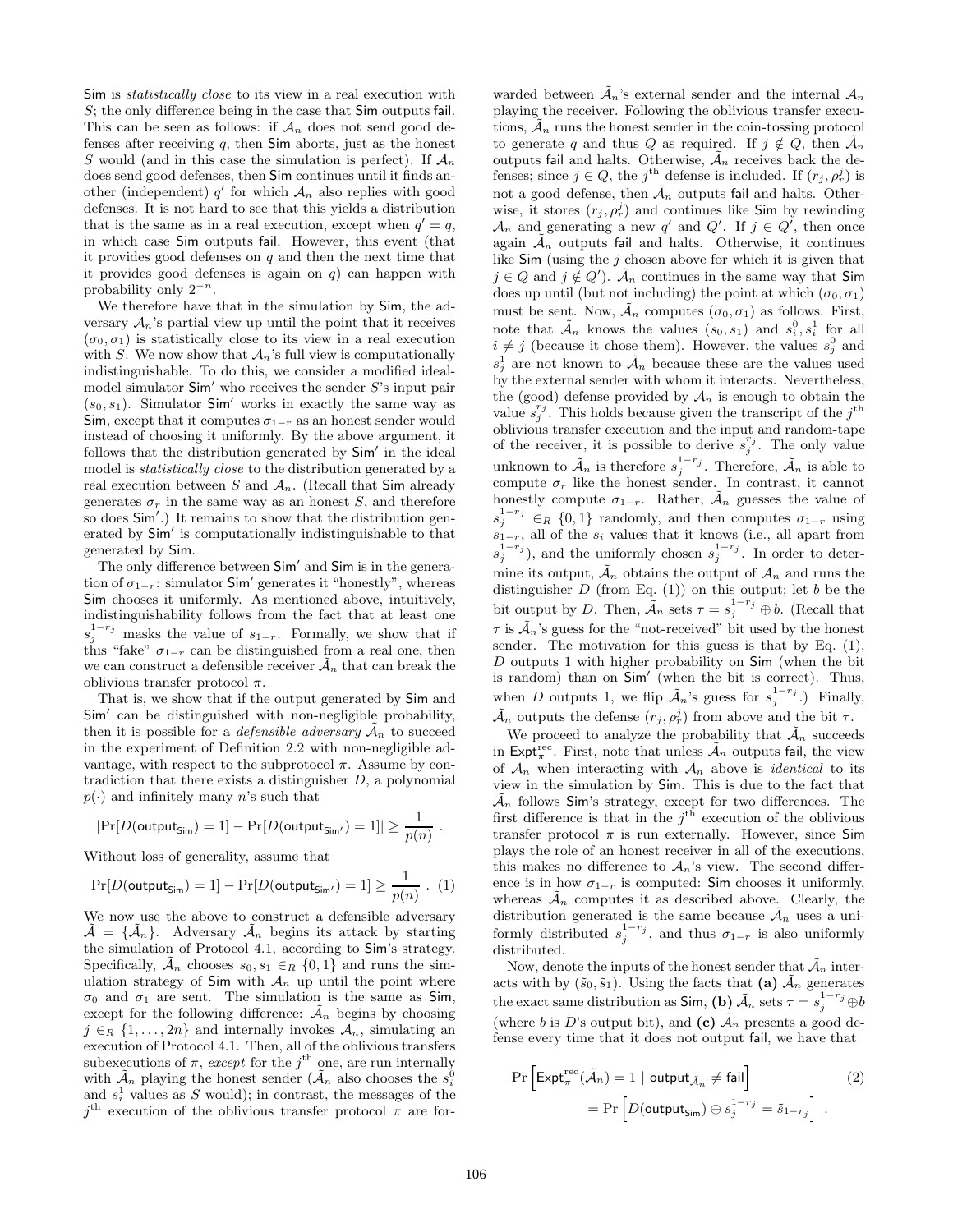(Recall that  $\mathsf{Expt}^{\text{rec}}_{\pi}(\tilde{\mathcal{A}}_n) = 1$  if  $\tilde{\mathcal{A}}_n$  presents a good defense and  $\tau = \tilde{s}_{1-r_i}$ .)

In contrast to the above, conditioned on the event that  $s_j^{1-r_j} = \tilde{s}_{1-r_j}$  (i.e., the event that  $\tilde{\mathcal{A}}_n$  guessed correctly), the result is an execution that is distributed exactly according to Sim . (Recall that the only difference between Sim and Sim' is with respect to the computation of  $\sigma_{1-r}$ .) That is,

$$
\Pr\left[D(\text{output}_{\text{Sim}}) \oplus s_j^{1-r_j} = \tilde{s}_{1-r_j} \mid s_j^{1-r_j} = \tilde{s}_{1-r_j}\right]
$$
\n
$$
= \Pr\left[D(\text{output}_{\text{Sim}'}) \oplus s_j^{1-r_j} = \tilde{s}_{1-r_j} \mid s_j^{1-r_j} = \tilde{s}_{1-r_j}\right]
$$
\nt\n
$$
= \Pr\left[D(\text{output}_{\text{Sim}'}) = 0\right]
$$
\nt\n
$$
= \Pr\left[D(\text{output}_{\text{Sim}'}) = 0\right]
$$

where the last equality is just due to the fact that  $s_j^{1-r_j} =$  $\tilde{s}_{1-r_j}$ . Now, recalling that  $s_j^{1-r_j}$  is chosen uniformly by  $\tilde{\mathcal{A}}_n$ (and so equals  $\tilde{s}_{1-r_j}$  with probability exactly 1/2), we have:

$$
\Pr\left[D(\text{output}_{\text{Sim}}) \oplus s_j^{1-r_j} = \tilde{s}_{1-r_j}\right] \qquad \text{A,}
$$
\n
$$
= \frac{1}{2} \cdot \Pr\left[D(\text{output}_{\text{Sim}}) \oplus s_j^{1-r_j} = \tilde{s}_{1-r_j} \mid s_j^{1-r_j} = \tilde{s}_{1-r_j}\right] \qquad \text{TI}
$$
\n
$$
+ \frac{1}{2} \cdot \Pr\left[D(\text{output}_{\text{Sim}}) \oplus s_j^{1-r_j} = \tilde{s}_{1-r_j} \mid s_j^{1-r_j} \neq \tilde{s}_{1-r_j}\right] \qquad \text{S.}
$$
\n
$$
= \frac{1}{2} \cdot \Pr\left[D(\text{output}_{\text{Sim}}) = 0\right] \qquad \qquad + \frac{1}{2} \cdot \Pr\left[D(\text{output}_{\text{Sim}}) = 1 \mid s_j^{1-r_j} \neq \tilde{s}_{1-r_j}\right] \qquad \text{of}
$$
\n
$$
= \frac{1}{2} \cdot (1 - \Pr\left[D(\text{output}_{\text{Sim}}) = 1\right] \qquad \qquad \text{p} \qquad \text{co}
$$
\n
$$
+ \frac{1}{2} \cdot \Pr\left[D(\text{output}_{\text{Sim}}) = 1 \mid s_j^{1-r_j} \neq \tilde{s}_{1-r_j}\right] \qquad \qquad \text{is}
$$
\n
$$
= \frac{1}{2} + \frac{1}{2} \cdot \Pr\left[D(\text{output}_{\text{Sim}}) = 1 \mid s_j^{1-r_j} \neq \tilde{s}_{1-r_j}\right] \qquad \qquad \text{is}
$$
\n
$$
- \frac{1}{2} \cdot \Pr\left[D(\text{output}_{\text{Sim}}) = 1 \mid s_j^{1-r_j} \neq \tilde{s}_{1-r_j}\right]
$$

Recalling again that when  $s_j^{1-r_j} = \tilde{s}_{1-r_j}$  the output of Sim is the same as Sim , we have that

$$
\frac{1}{2} + \frac{1}{2} \cdot \Pr \left[ D(\text{output}_{\text{Sim}}) = 1 \mid s_j^{1-r_j} \neq \tilde{s}_{1-r_j} \right] \n- \frac{1}{2} \cdot \Pr \left[ D(\text{output}_{\text{Sim}'}) = 1 \right] \n= \frac{1}{2} + \frac{1}{2} \cdot \Pr \left[ D(\text{output}_{\text{Sim}}) = 1 \mid s_j^{1-r_j} \neq \tilde{s}_{1-r_j} \right] \n+ \frac{1}{2} \cdot \Pr \left[ D(\text{output}_{\text{Sim}}) = 1 \mid s_j^{1-r_j} = \tilde{s}_{1-r_j} \right] \n- \Pr \left[ D(\text{output}_{\text{Sim}'}) = 1 \right] \n= \frac{1}{2} + \Pr \left[ D(\text{output}_{\text{Sim}}) = 1 \right] - \Pr \left[ D(\text{output}_{\text{Sim}'}) = 1 \right] .
$$

Combining the above with Equations (1) and (2), we have that for infinitely many  $n$ 's

$$
\Pr\left[\text{Expt}_{\pi}^{\text{rec}}(\tilde{\mathcal{A}}_n) = 1 \mid \text{output}_{\tilde{\mathcal{A}}_n} \neq \text{fail}\right]
$$

$$
= \Pr\left[D(\text{output}_{\text{Sim}}) \oplus s_j^{1-r_j} = \tilde{s}_{1-r_j}\right] \geq \frac{1}{2} + \frac{1}{p(n)}.
$$

Recall now that  $\mathcal{A}_n$  outputs fail if  $\mathcal{A}_n$  does not output a good defense, if  $j \notin Q$ , or if  $j \in Q'$ . We first claim that  $\mathcal{A}_n$  must output a good defense with non-negligible probability. This follows simply from the fact that when  $A_n$  does not output a good defense, the execution is truncated and the distributions generated by Sim and Sim' are *identical*. Therefore,

Eq. (1) implies that for infinitely many n's,  $A_n$  outputs a good defense with probability at least  $1/p(n)$ . Next, recall that  $\tilde{\mathcal{A}}_n$  chooses the sets Q and Q' randomly (under the constraints prescribed in the protocol). Thus, with probability exactly 1/4,  $j \in Q$  and  $j \notin Q'$  (because the probability that a given  $j$  is in a specified set is exactly  $1/2$ ). We conclude that with non-negligible probability,  $A_n$  does not output fail, and thus  $Pr[\text{Expt}_{\pi}^{\text{rec}}(\tilde{\mathcal{A}}_n) = 1]$  is non-negligible.

It remains to show that Sim runs in expected polynomialtime. Aside from the rewinding stage, all work takes a fixed polynomial amount of time. Regarding the rewinding stage, we have the following. Let p denote the probability that  $\mathcal{A}_n$ replies correctly upon a random set of indices  $Q$  of size  $n$ , as specified in the protocol. Then, given that  $A_n$  replied correctly to the initial query set  $Q$ , the expected number of rewinding attempts with independent  $Q'$  made by Sim equals  $1/p$ . Since these rewinding attempts are only made if  $\mathcal{A}_n$  replied correctly to the initial query set  $Q$ , we have that the expected number of attempts overall equals  $p \cdot 1/p = 1$ . This completes the proof.

## $j_j^{1-r_j} \neq \tilde{s}_{1-r_j}$  **5.** MALICIOUS SENDERS AND DEFENSI-**BLE RECEIVERS**

In this section, we reverse the oblivious transfer protocol of Protocol 4.1 to obtain a protocol that is secure in the presence of a malicious sender and private for random inputs in the presence of a defensible receiver. We use the construction of [31] for reversing Protocol 4.1. The protocol is as follows:

PROTOCOL 5.1. (reversing oblivious transfer):

• **Inputs:** The sender S has a pair of bits  $(s_0, s_1)$  for input and the receiver R has a bit r.

#### • **The protocol:**

- 1. The sender and receiver run an oblivious transfer protocol  $\pi$  that is secure in the presence of a malicious receiver and private in the presence of a defensible sender:
	- (a) The sender S, playing the receiver in  $\pi$ , inputs  $\tilde{r} = s_0 \oplus s_1$
	- (b) The receiver R, playing the sender in  $\pi$ , chooses a random bit  $\rho \in_R \{0,1\}$  and inputs  $\tilde{s}_0 = \rho$ and  $\tilde{s}_1 = \rho \oplus r$ .
	- Denote S's output from  $\pi$  by a.
- 2. S sends R the bit  $\alpha = s_0 \oplus a$ .
- 3. R outputs  $s_r = \rho \oplus \alpha$ .

The security of Protocol 5.1 can be easily proven as an information-theoretic reduction, or when the original oblivious transfer protocol is fully secure. In contrast, it is far more subtle in the setting where only privacy in the presence of a defensible sender is assumed. Nevertheless, we do obtain the following claim:

CLAIM 5.2. If  $\pi$  is a non-trivial oblivious transfer protocol that is secure in the presence of a malicious receiver and private in the presence of a defensible sender, then Protocol 5.1 is a non-trivial oblivious transfer protocol that is secure in the presence of a malicious sender and private for random inputs in the presence of a defensible receiver.